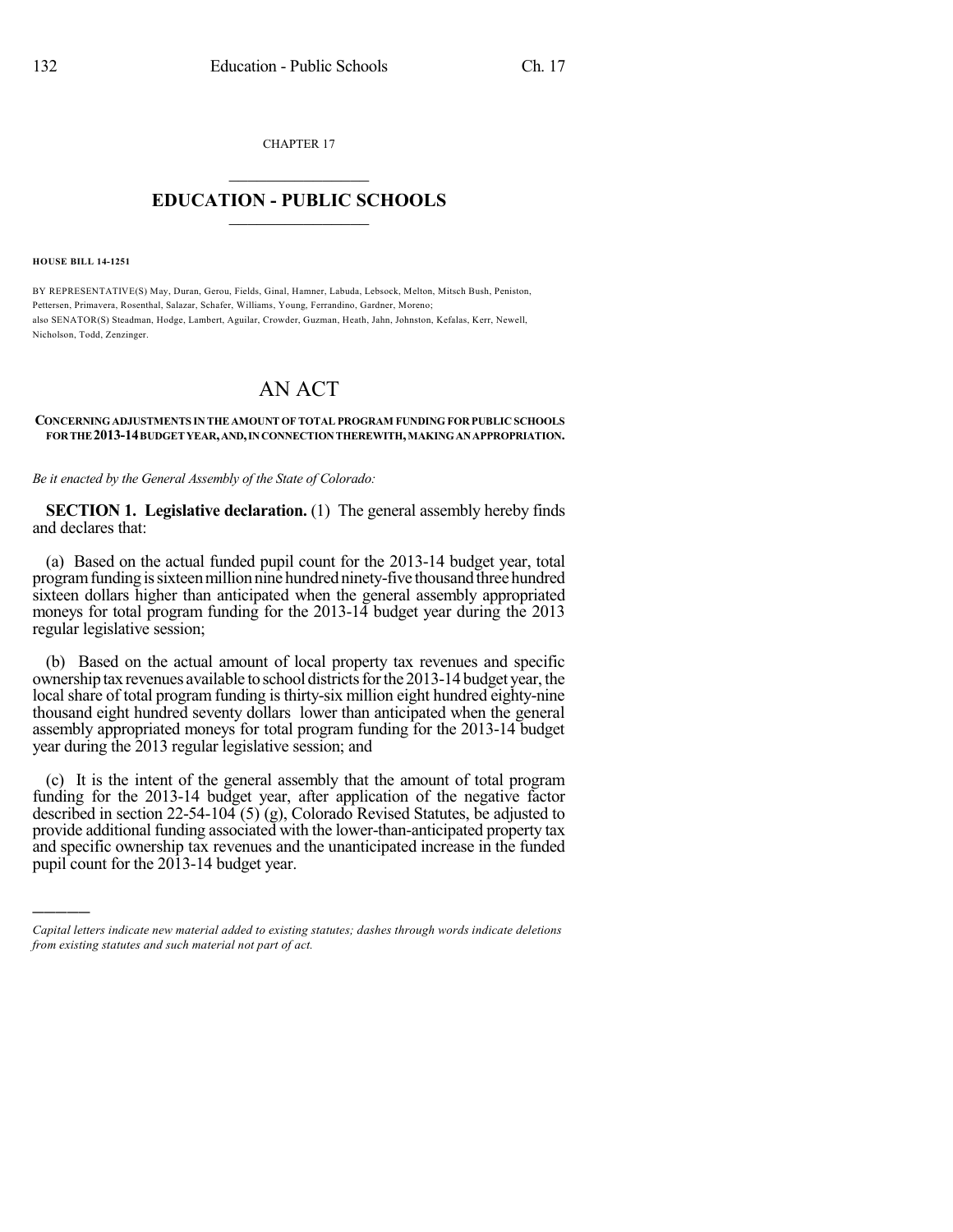**SECTION 2.** In Colorado Revised Statutes, 22-54-104, **amend** (5)(g) (I) (D) as follows:

**22-54-104. District total program.** (5) For purposes of the formulas used in this section:

(g) (I) For the 2010-11 budget year and each budget year thereafter, the general assembly determines that stabilization of the state budget requires a reduction in the amount of the annual appropriation to fund the state's share of total program funding for all districts and the funding for institute charter schools. The department of education shall implement the reduction in total program funding through the application of a negative factor as provided in this paragraph (g). For the 2010-11 budget year and each budget year thereafter, the department of education and the staff of the legislative council shall determine, based on budget projections, the amount of such reduction to ensure the following:

(D) That, for the 2013-14 budget year, and each budget year thereafter, the sum of the total program funding for all districts, including the funding for institute charter schools, after application of the negative factor, is not less than five billion five hundred five TWENTY-FOUR million three hundred thirty-two FORTY-SIX thousand twenty-four SEVEN HUNDRED SIXTY-SEVEN dollars  $(\frac{65}{5000}, \frac{332}{000})$ (\$5,524,046,767); except that the department of education and the staff of the legislative council shall make mid-year revisions to replace projections with actual figures including, but not limited to, actual pupil enrollment, assessed valuations, and specific ownership tax revenue fromthe prior year, to determine any necessary changes in the amount of the reduction to maintain a total program funding amount for the applicable budget year that is consistent with this sub-subparagraph (D).

**SECTION 3. Appropriation.** In addition to any other appropriation, there is hereby appropriated, to the department of education, for the fiscal year beginning July 1, 2013, the sum of \$55,437,495, or so much thereof as may be necessary, for allocation to public school finance for the state share of districts' total program funding. Of said sum,  $$51,637,093$  is from the general fund, and  $$3,800,402$  is from the state education fund created in section  $17 \times (4)$  (a) of article IX of the state constitution.

**SECTION 4. Appropriation to the department of education for the fiscal year beginning July 1, 2013.** In Session Laws of Colorado 2013, section 2 of chapter  $\overline{441}$ , (SB 13-230), **amend** Part III(2)(A) Footnote 4, as amended by section 15 of chapter 236 (SB13-260), Session Laws of Colorado 2013, as follows:

## Section 2. **Appropriation.**

4 Department of Education, Assistance to Public Schools, Public School Finance, State Share of Districts' Total Program Funding -- Pursuant to Section 22-35-108 (2) (a), C.R.S., the purpose of this footnote is to specify what portion of this appropriation is intended to be available for the Accelerating Students Through Concurrent Enrollment (ASCENT) Program for FY 2013-14. It is the intent of the General Assembly that the Department of Education be authorized to utilize up to \$2,727,900